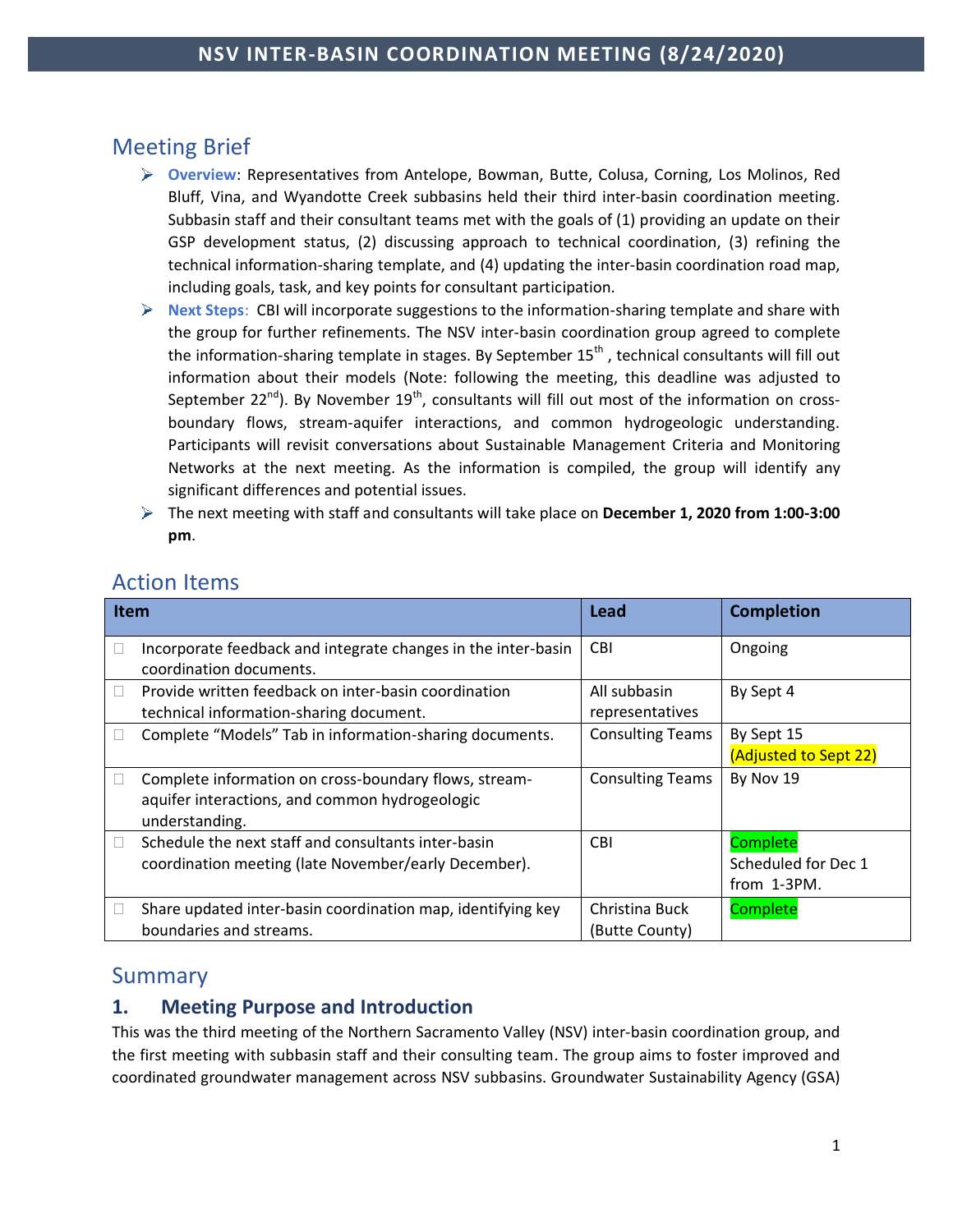representatives from NSV subbasins – Antelope, Bowman, Butte, Colusa, Corning, Los Molinos, Red Bluff, Vina, and Wyandotte Creek– met for the purposes of:

- Sharing the statuses of GSP development for the various subbasins
- Discussing approach to technical coordination and refining the inter-basin coordination technical information-sharing template
- Defining key milestones, goals, and next steps

Meeting Materials: All materials can be found in the shared Dropbox Folder (Acces[s here\)](https://www.dropbox.com/sh/9d71wsfku53s2gf/AACes77OCGvMKOXHjOeG5NtUa?dl=0)

- 1. Agenda
- 2. NSV Inter-basin Coordination Directory
- 3. NSV Technical Information-Sharing Template [\(Access here\)](https://www.dropbox.com/s/kphii15wux90j7h/2020-09-14_NSV_Technical_Information-Sharing_Template.xlsx?dl=0)
- 4. SGMA NSV Inter-basin Decision-Log
- 5. Draft Inter-Basin Coordination Flyer

#### **2. GSP Development Status**

Each subbasin gave a brief update on its current Groundwater Sustainability Plan (GSP) development status. Staff from other subbasins had the opportunity to ask clarifying questions.

- **Antelope, Bowman, Los Molinos, and Red Bluff Subbasins:** The GSA is working with Luhdorff & Scalmanini Consulting Engineers (LSCE) on GSP completion. The four subbasins are currently focused on Basin Setting Chapters. An Ad Hoc Group has been meeting to discuss groundwater conditions and Groundwater Dependent Ecosystems (GDEs). Tehama County is also working on Public Outreach efforts and exploring mechanisms for funding moving forwards. They are anticipating the Draft Basin Setting Chapters to be ready in December.
- **Corning Subbasin:** The two GSAs (Corning Sub-basin GSA and Tehama County Flood Control & Water Conservation District GSA) are working on the Introduction and Basin Setting Chapters. They recently submitted a Technical Support Services (TSS) application for a monitoring well and a Facilitation Support Services (FSS) application for facilitation support for stakeholder outreach and engagement services.
- **Colusa Subbasin:** The Colusa Subbasin is working on Basin Setting Chapters. They are completing the Hydrogeological Conceptual Model (HCM) and Water Budgets and are now shifting gears towards Monitoring Network and GDEs. All public outreach has taken place virtually. Joint Colusa Groundwater Authority (CGA) and Glenn Groundwater Authority (GGA) Technical Advisory Committees (TAC) continue to meet frequently to conduct technical reviews and provide feedback to consultants. Lastly, a Colusa Subbasin stakeholder requested a "report card" comparing technical approaches being used by other subbasins in the region and identifying potential issues. Subbasin staff would like to follow up on that request and brief audiences on inter-basin coordination efforts on a regular basis.
- **Vina, Butte, and Wyandotte Creek Subbasins:** Draft Basin Setting chapters have been released for public review and comment, ending on September 8. Staff will present a compilation of public comments received to the Vina Subbasin Advisory Committee (SHAC) and to the Butte Subbasin Advisory Board (BAB) in September and October. Regarding GDEs, Kelly Peterson (Butte County) is leading effort with a GDE working group. The various GSAs are now shifting gears to other elements of GSP completion, focusing on Sustainable Management Criteria (SMC) and Project and Management Actions (PMAs). They aim to complete an initial draft by mid-winter and release for public review in spring.
- **Other neighboring subbasins:** Joe Turner will be working with the Sutter subbasin. They had an alternative plan that was not approved by DWR and are now focusing on GSP completion. Enterprise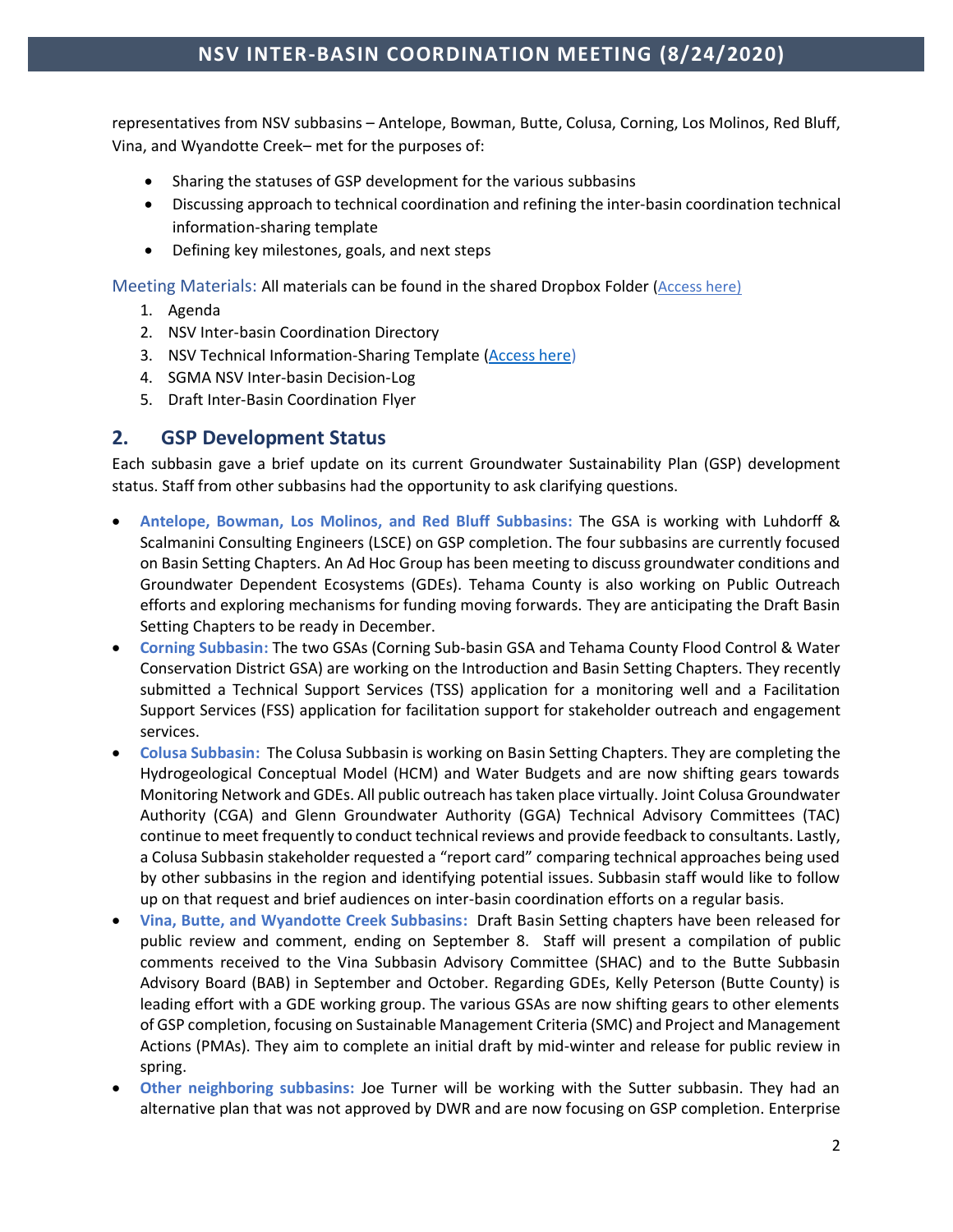Anderson GSA has competed most of the background information and is now working on SMC. They are finalizing model calibration, as they are building a new hydrological model.

## **3. Inter-basin Coordination Technical Information-Sharing Template**

#### Information-Sharing Template:

CBI refined the technical information-sharing template based on feedback received during the previous meeting. The template is closely aligned with Article 8  $\S 357.2$  (b) (1) through (4). Further, it aimed to document the different models being utilized to identify potential asymmetries and inform strategies to coordinate across basin boundaries. CBI presented an updated draft. GSA staff and consultants provided feedback.

#### Comments | Suggestions

- $+$  Include a "Read Me" tab with key information and instructions to provide guidance. Add clarifying information in each tab to specify the type of information needed.
- Separate (1) Cross-Boundary Flows, (2) Stream-Aquifer Interactions, (3) Common Hydrogeologic Understanding, and (4) Sustainable Management Criteria & Monitoring Networks in different tabs.
- $+$  For (1) Cross-Boundary Flows and (2) Stream-Aquifer Interactions, include rows for both directions to be able to compare between models (e.g., Butte to Colusa, Colusa to Butte).
- $+$  For (1) Cross-Boundary Flows: estimates will represent groundwater flow across the vertical extent of the subbasin, including consistent and coordinated data, methods, and assumptions. The timeframe will be 2000-2015.
- $+$  For (2) Stream-Aquifer Interaction, each subbasin will add a row per stream/creek. If a boundary does not have a stream, they will add NA. Data overview will include average Streambed Coefficient in feet per day. Lastly, estimates will represent net stream gain/loss from the perspective of the aquifer, using the timeframe (2000-2015).
- (3) Common Hydrogeologic Understanding and (4) Sustainable Management Criteria & Monitoring Networks will include a narrative describing the meta data, useful citations, and links to graphics that show model layers.
- Participants discussed how future conditions will diverge, particularly as subbasins incorporate climate change and land-use change assumptions.
- $+$  Subbasins are at different stages of GSP completion, so many will not have all of the estimates to share for cross-boundary flows, stream-aquifer interactions, hydrogeologic conditions, SMC, and Monitoring Networks at the same time.

#### **Outcomes**

The NSV inter-basin coordination group agreed to complete the information-sharing template in stages. By September 22nd , technical consultants will fill out information about their models. By November  $19<sup>th</sup>$ , consultants will fill out most of the information on cross-boundary flows, streamaquifer interactions, and common hydrogeologic understanding. Participants will revisit conversations about Sustainable Management Criteria and Monitoring Networks at the next meeting. As the information is compiled, the group will identify any significant differences and potential issues.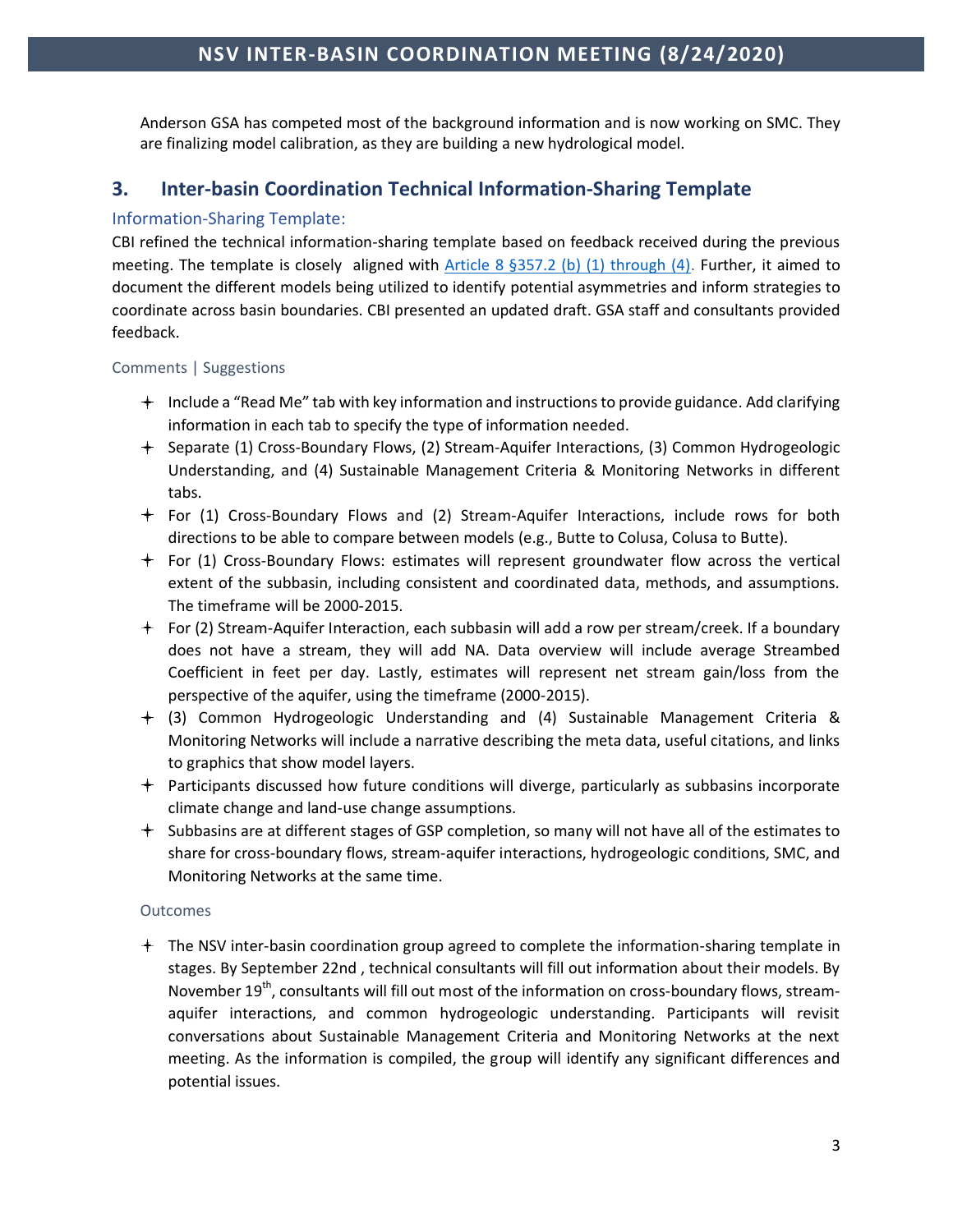$+$  After filling the template, the group suggested consultants may benefit from checking in with each other to discuss any differences. They could begin to identify why the estimates are different and come prepared to the next meeting to discuss ways to reconcile those differences.

## **4. Inter-basin Coordination Road Map**

The group used an [online blackboard](https://miro.com/welcomeonboard/QojaQ6UWxDEIzL1jnkDcYJYtlE5cgdVQPA8sVhOQiEkh2PynXzPds1MFWG7HIf87) to brainstorm inter-basin coordination goals, tasks and next steps for inter-basin coordination. See results below. The road map will be adapted and refined throughout the process.



Other priorities for future discussion:

- Outreach & Engagement Plans
- $+$  Funding coordination

#### **5. Next Steps**

- $+$  CBI will incorporate suggestions to the information-sharing template and share with the group for further refinements by September  $4^{\text{th}}$ .
- $+$  During the meeting, consultants agreed to fill out the Models Tab by September 15<sup>th</sup>. After the meeting, the group decided to push back the deadline to September 22.
- Consultants will aim to fill all other elements in Phase 1 (Cross-Boundary Flows and Stream Aquifer interactions) by November 19.
- $+$  CBI will compile all the data and share with the group before the next meeting.
- The group, including staff and consultants, will reconvene the first week of December to review compiled data, identify significant differences, and discuss potential ways to reconcile those differences.